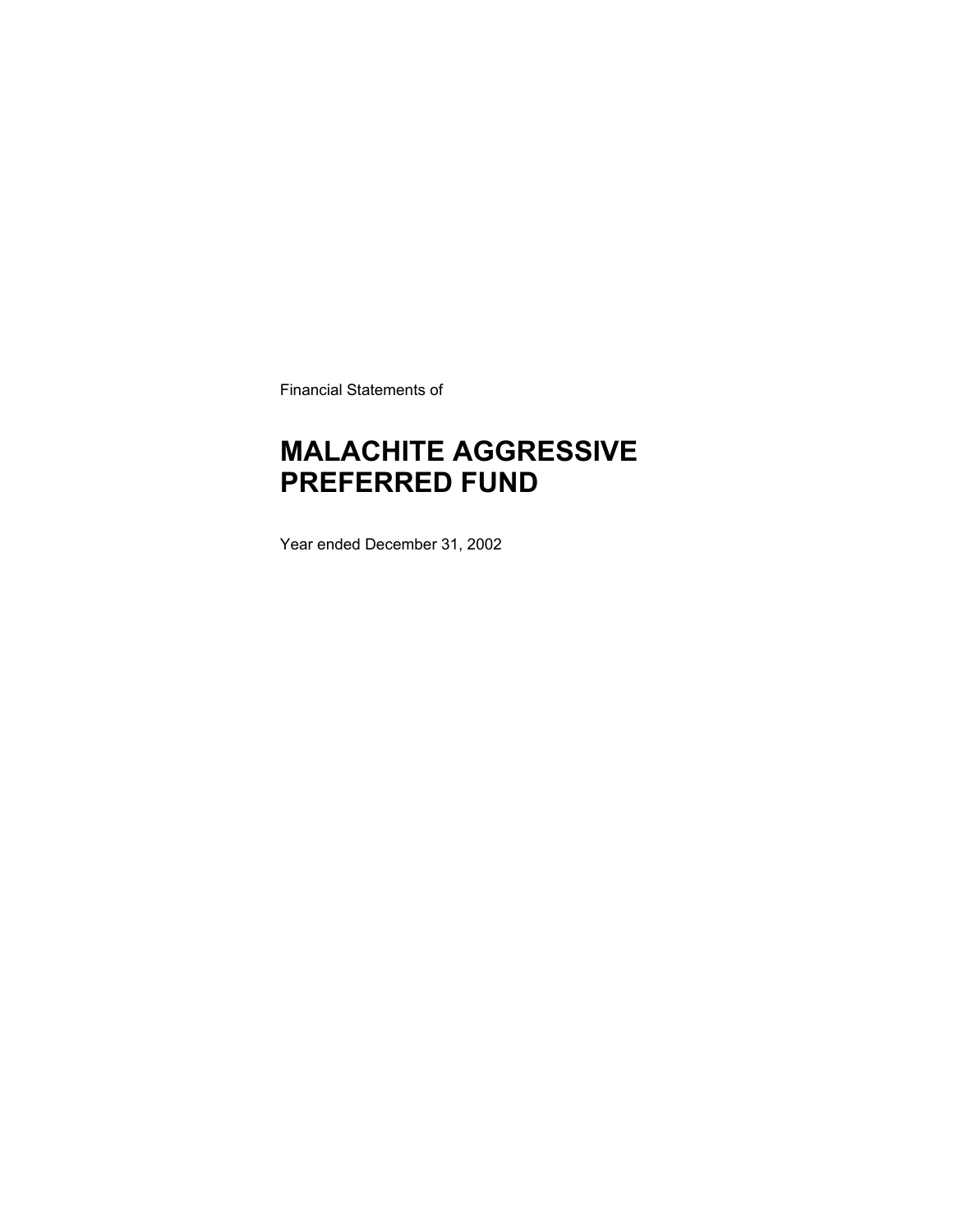### **AUDITORS' REPORT**

To the Trustee and the Manager of Malachite Aggressive Preferred Fund (the "Fund")

We have audited the statements of net assets of the Fund as at December 31, 2002 and the statements of operations, changes in net assets and cash flows for the year ended December 31, 2002. These financial statements are the responsibility of the Manager of the Fund. Our responsibility is to express an opinion on these financial statements based on our audit.

We conducted our audit in accordance with Canadian generally accepted auditing standards. Those standards require that we plan and perform an audit to obtain reasonable assurance whether the financial statements are free of material misstatement. An audit includes examining, on a test basis, evidence supporting the amounts and disclosures in the financial statements. An audit also includes assessing the accounting principles used and significant estimates made by the Manager as well as evaluating the overall financial statement presentation.

In our opinion, these financial statements present fairly, in all material respects, the financial position of the Fund as at December 31, 2002 and the results of its operations, changes in its net assets and its cash flows for the year ended December 31, 2002 in accordance with Canadian generally accepted accounting principles.

 $KPMG$  14P

Chartered Accountants

Toronto, Canada January 28, 2002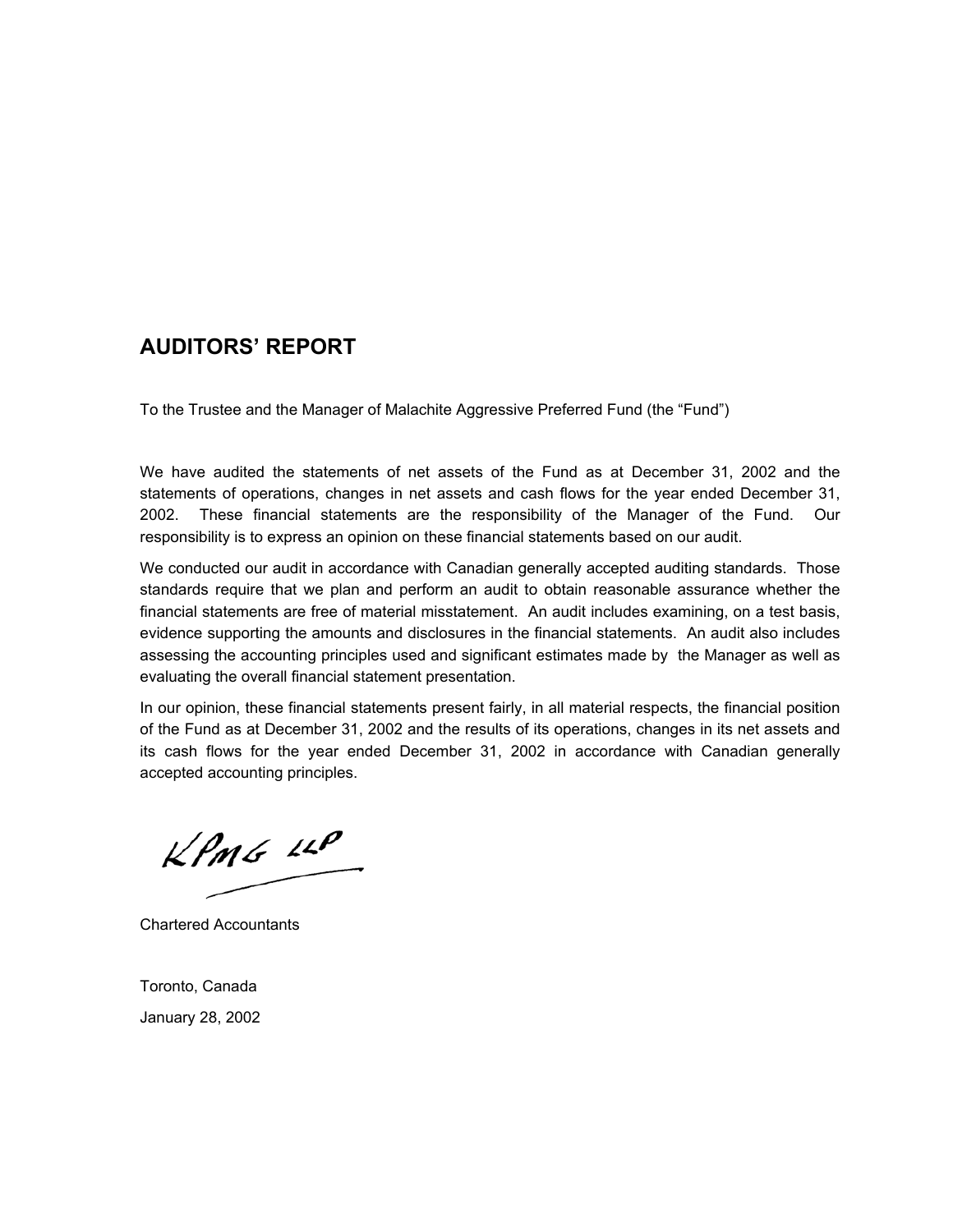Statement of Net Assets

December 31, 2002, with comparatives for 2001

| 2002          |                                                                      | 2001             |
|---------------|----------------------------------------------------------------------|------------------|
|               |                                                                      |                  |
| \$<br>302,394 | \$                                                                   | 270,260          |
|               |                                                                      |                  |
|               |                                                                      | 2,191            |
|               |                                                                      | 1,360<br>31,157  |
| \$<br>311,159 | \$                                                                   | 304,968          |
|               |                                                                      |                  |
|               |                                                                      | 3,000            |
|               |                                                                      | 28,997<br>20,189 |
|               |                                                                      |                  |
| 4,950         |                                                                      | 52,186           |
| \$<br>306,209 | \$                                                                   | 252,782          |
|               |                                                                      |                  |
|               |                                                                      | 256,346          |
|               |                                                                      | (3, 564)         |
| (13, 118)     |                                                                      |                  |
| \$<br>306,209 | \$                                                                   | 252,782          |
|               | S                                                                    | 9.8715           |
| \$<br>\$      | 6,220<br>1,505<br>1,040<br>4,950<br>317,717<br>1,610<br>9.5508<br>\$ | \$<br>\$         |

See accompanying notes to financial statements.

 $\mathcal{L}_\text{max}$  and  $\mathcal{L}_\text{max}$  and  $\mathcal{L}_\text{max}$  and  $\mathcal{L}_\text{max}$ 

On behalf of the Trustee:

Hymas Investment Management Inc.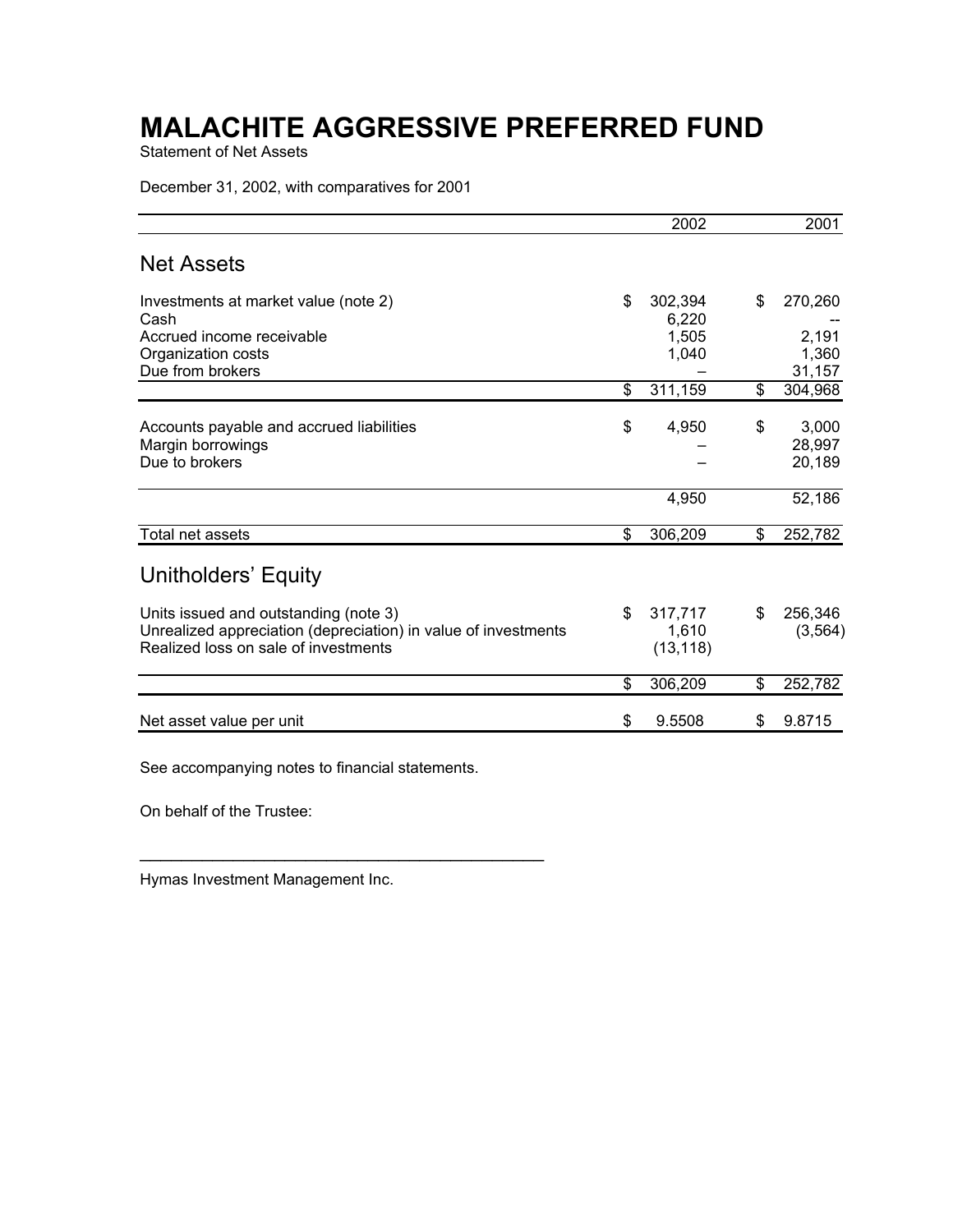Statement of Operations

For the year ended December 31, 2002, with comparatives for the period from the date of commencement, March 30, 2001 to December 31, 2001

|                                                       | 2002         | 2001         |
|-------------------------------------------------------|--------------|--------------|
| Revenue:                                              |              |              |
| <b>Dividends</b>                                      | \$<br>11,284 | \$<br>9,610  |
| Interest                                              | 2,358        | 327          |
|                                                       | 13,642       | 9,937        |
| Expenses:                                             |              |              |
| <b>Professional fees</b>                              | 1,067        | 1,400        |
| Amortization                                          | 320          | 240          |
|                                                       | 1,387        | 1,640        |
| Income before the undernoted                          | 12,255       | 8,297        |
| Realized gain (loss) on sale of investments           | (13, 118)    | 15,610       |
| Unrealized appreciation (depreciation) of investments | 5,174        | (3, 564)     |
|                                                       | (7, 944)     | 12,046       |
| Income from operations                                | \$<br>4,311  | \$<br>20,343 |
| Income from operations per unit                       |              |              |
| (based on weighted average number                     |              |              |
| of units outstanding during the year)                 | \$<br>0.1583 | \$<br>0.8949 |

See accompanying notes to financial statements.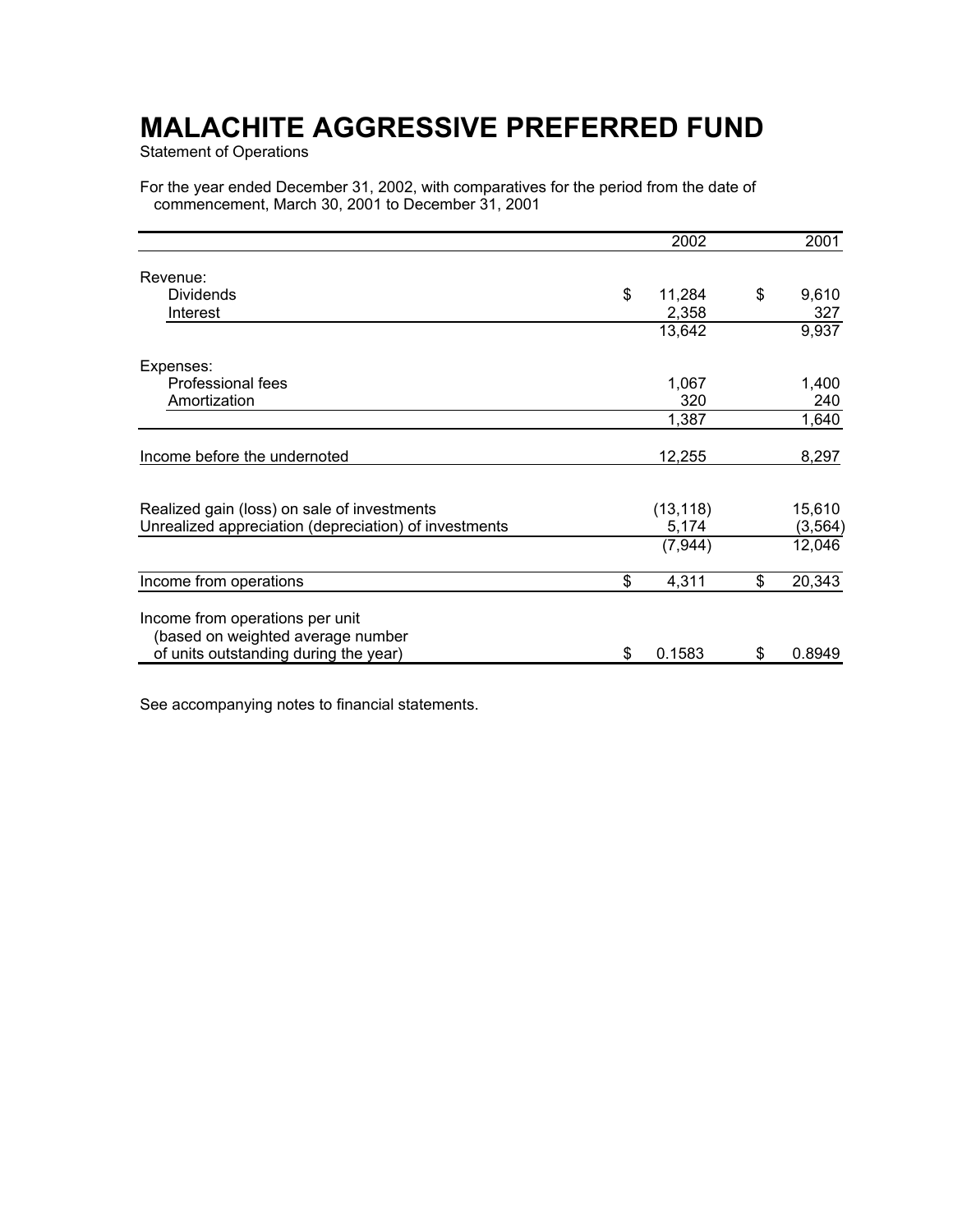Statement of Cash Flows

For the year ended December 31, 2002, with comparatives for the period from the date of commencement, March 30, 2001 to December 30, 2001

|                                                       | 2002        | 2001         |
|-------------------------------------------------------|-------------|--------------|
| Cash provided by (used in):                           |             |              |
| Operations:                                           |             |              |
| Income from operations                                | \$<br>4,311 | \$<br>20,343 |
| Items not involving cash;                             |             |              |
| Amortization                                          | 320         | 240          |
| Unrealized (appreciation) depreciation of investments | (5, 174)    | 3,564        |
| Accrued income receivable                             | 686         | (2, 191)     |
| Due from brokers                                      | 31,157      | (31, 157)    |
| Margin borrowings                                     | (28, 997)   | 28,997       |
| Due to brokers                                        | (20, 189)   | 20,189       |
| Accounts payable and accrued liabilities              | 1,950       | 3,000        |
|                                                       | (15,936)    | 42,985       |
| Distributions to unitholders (note 4)                 | (12, 255)   | (23, 907)    |
| Financing:                                            |             |              |
| Units issued                                          | 61,371      | 256,346      |
| Investing:                                            |             |              |
| Proceeds on disposal of investments                   | 2,937,390   | 1,212,144    |
| Purchase of investments                               | (2,964,350) | (1,485,968)  |
| Organization costs                                    |             | (1,600)      |
|                                                       | (26,960)    | (275, 424)   |
| Cash, end of year                                     | \$<br>6,220 | \$           |

See accompanying notes to financial statements.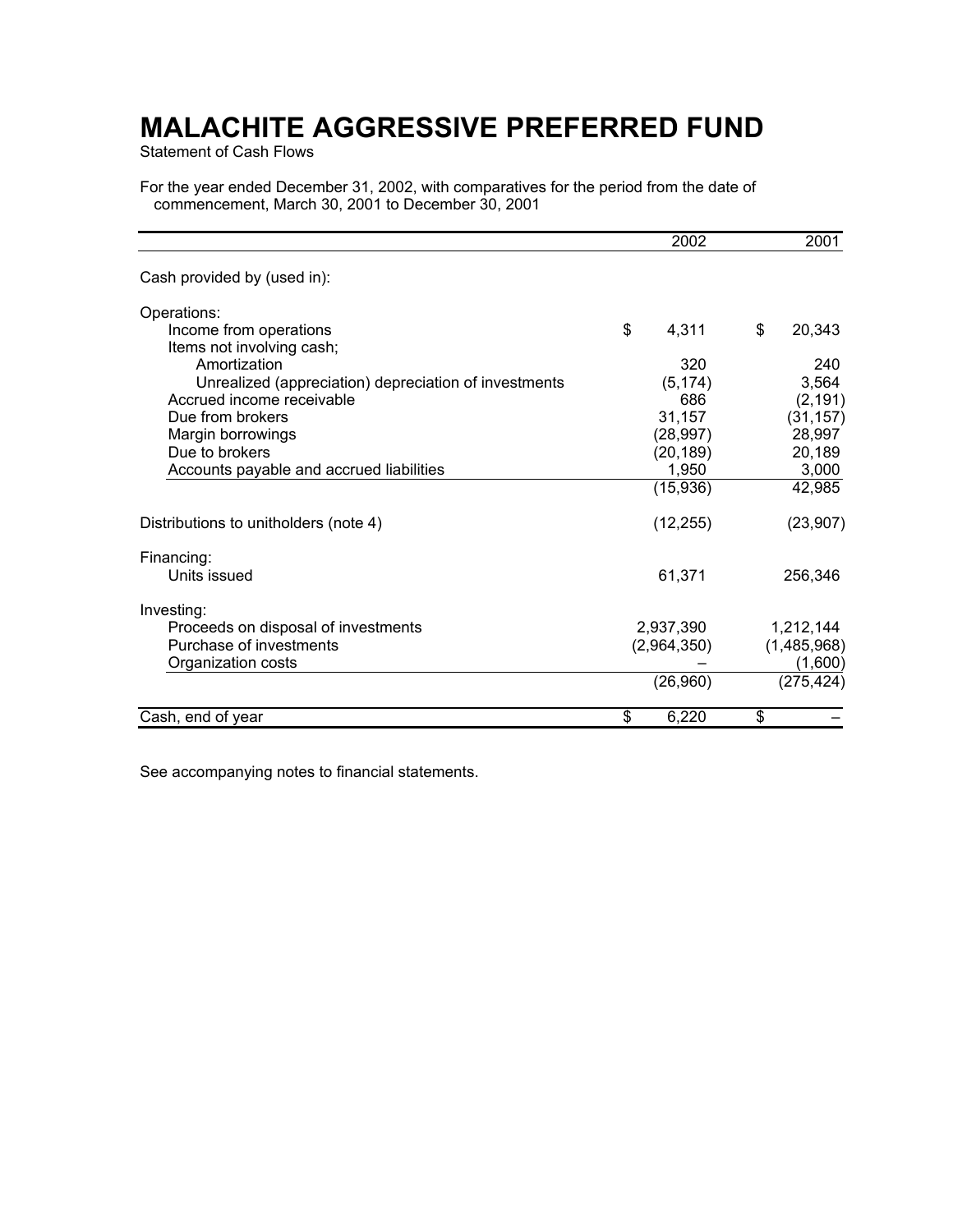Notes to financial statements

For the year ended December 31, 2002, with comparatives for 2001

Malachite Aggressive Preferred Fund is a "mutual fund in Ontario" as defined in The Securities Act, R.S.O. 1990, Chapter S.5, as amended (the "Act"), subsection 1(1).

Hymas Investment Management Inc. is the Investment Manager and trustee of the fund. The fund is offered as an investment via a Master Declaration of Trust (for the Malachite Funds in general) and an associated Fund Regulation (for the fund itself).

#### **1. Significant accounting policies:**

(a) Investments:

Investments are stated at market value.

(b) Organization costs:

Organization costs of \$1,600 are being amortized on a straight line basis over five years.

(c) Investment income:

Investment transactions are accounted for on the trade date. Dividend income is recorded on the ex-dividend date.

(d) Income taxes:

The Fund qualifies as a mutual fund trust under the Income Tax Act (Canada) and each year it will distribute, to its unitholders, all of its net income and net realized taxable capital gains. Such income and realized capital gains are taxable in the hands of the unitholders and not in the Fund. Accordingly, no provision for income taxes has been made in the accompanying financial statements.

(e) Use of estimates:

The preparation of financial statements in conformity with Canadian generally accepted accounting principles requires management to make estimates and assumptions that affect the reported amounts of assets and liabilities and disclosure of contingent assets and liabilities at the date of the financial statements and the reported amounts of revenues and expenses during the year. Actual results could differ from those estimates.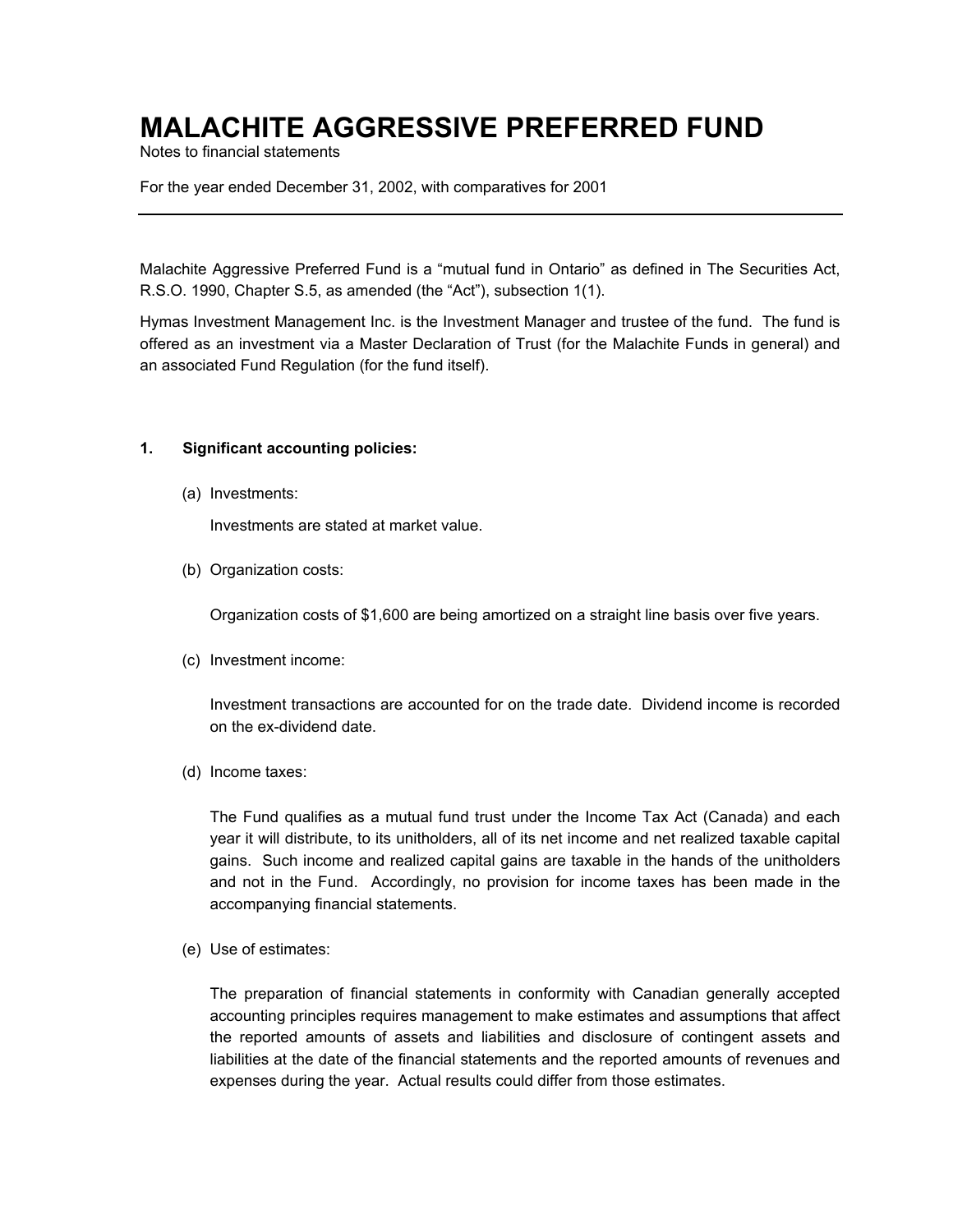Notes to financial statements (continued)

For the year ended December 31, 2002, with comparatives for 2001

### **2. Investments:**

| <b>Shares</b> | Security                                                                            | Book value   | Market value  | Weight in<br>portfolio |
|---------------|-------------------------------------------------------------------------------------|--------------|---------------|------------------------|
| 5,200         | Bombardier Inc.<br>5.5% Preference Shares,<br>Series 2                              | \$<br>73,158 | \$<br>74,932  | 24.8%                  |
| 100           | Bombardier Inc.<br>Preference Shares, Series 3                                      | 1,525        | 1,775         | 0.6%                   |
| 100           | <b>Brascan Corporation Class A</b><br>Preference Shares, Series 10                  | 2,544        | 2,650         | 0.9%                   |
| 3,100         | Power Corporation of Canada<br>5.35% First Preferred Shares<br>Series B             | 72,941       | 72,571        | 24.0%                  |
| 3,000         | Power Financial Corporation<br>5.90% First Preferred Shares,<br>Series <sub>F</sub> | 75,557       | 75,750        | 25.0%                  |
| 3,000         | Power Financial Corporation<br>5.75% First Preferred Shares,<br>Series H            | 72,640       | 72,300        | 23.9%                  |
| 100           | Westcoast Energy Inc.<br>5.50% First Preferred Shares<br>Series 7                   | 2,419        | 2,416         | 0.8%                   |
|               |                                                                                     | 300,784<br>S | 302,394<br>\$ | 100%                   |

### **3. Unitholder's equity:**

|                                  | <b>Units</b> | Value      |
|----------------------------------|--------------|------------|
| Outstanding at December 31, 2001 | 25,607.1003  | \$ 256,346 |
| Issued during the year           | 6.453.9922   | 61,371     |
| Outstanding at December 31, 2002 | 32,061.0925  | 317,717    |